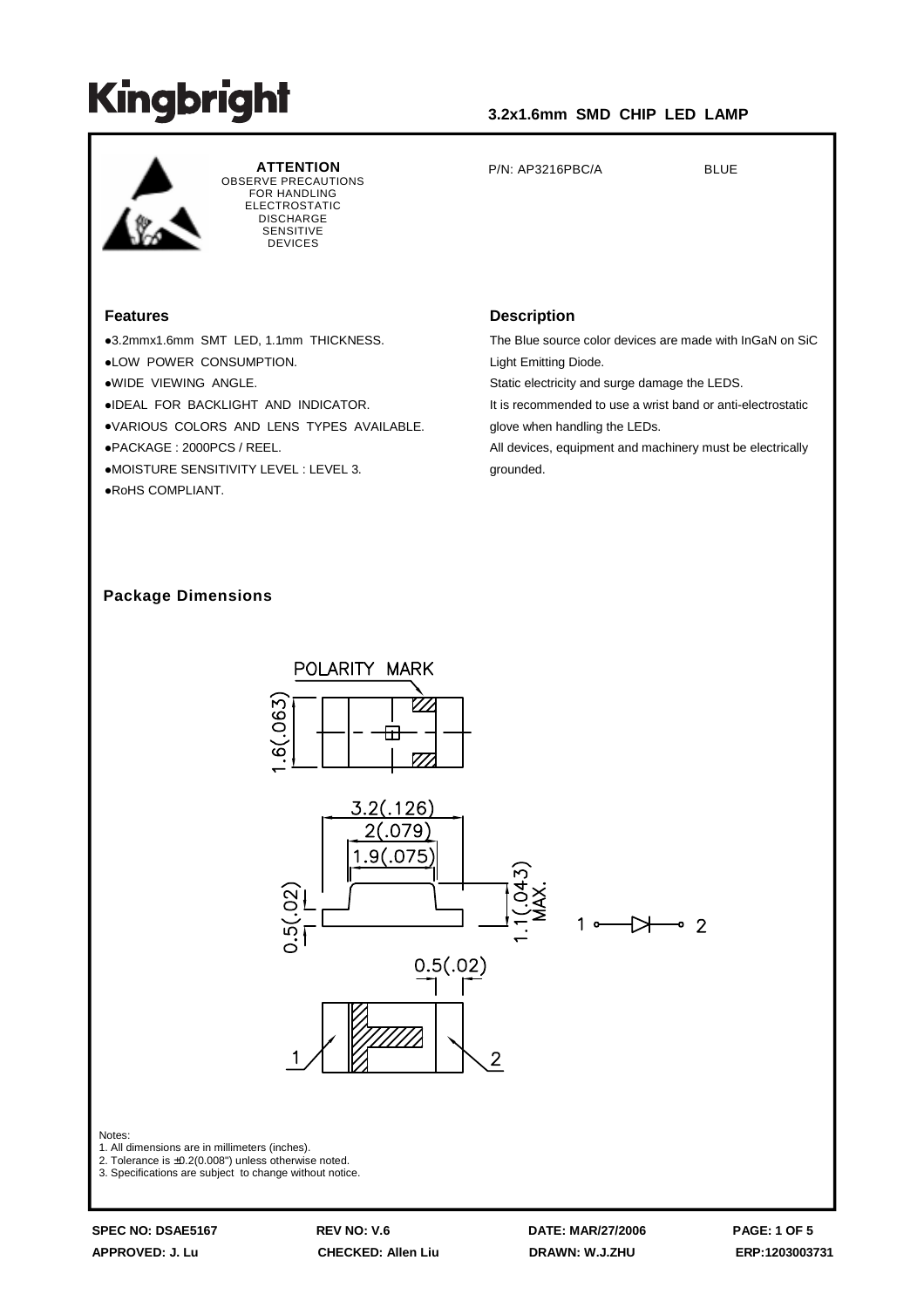#### **Selection Guide**

| Part No.    | <b>Dice</b>  | Lens Type   | Iv (mcd) [2]<br>@ 20mA |      | Viewing<br>Angle [1] |
|-------------|--------------|-------------|------------------------|------|----------------------|
|             |              |             | Min.                   | Typ. | $2 \theta 1/2$       |
| AP3216PBC/A | BLUE (InGaN) | WATER CLEAR | 18                     | 60   | $120^\circ$          |

Notes:

1. θ1/2 is the angle from optical centerline where the luminous intensity is 1/2 the optical centerline value.

2.Luminous Intensity / Luminous Flux: +/-15%.

#### **Electrical / Optical Characteristics at TA=25°C**

| Symbol               | <b>Parameter</b>         | <b>Device</b> | Typ. | Max. | <b>Units</b> | <b>Test Conditions</b> |
|----------------------|--------------------------|---------------|------|------|--------------|------------------------|
| $\lambda$ peak       | Peak Wavelength          | <b>Blue</b>   | 468  |      | nm           | $IF=20mA$              |
| $\lambda$ D $[1]$    | Dominant Wavelength      | <b>Blue</b>   | 470  |      | nm           | $IF=20mA$              |
| $\Delta \lambda$ 1/2 | Spectral Line Half-width | <b>Blue</b>   | 21   |      | nm           | $IF=20mA$              |
| C                    | Capacitance              | <b>Blue</b>   | 100  |      | pF           | $VF=0V; f=1MHz$        |
| VF [2]               | <b>Forward Voltage</b>   | <b>Blue</b>   | 3.3  | 3.8  | V            | $IF=20mA$              |
| 1R                   | <b>Reverse Current</b>   | <b>Blue</b>   |      | 10   | uA           | $V_R = 5V$             |

Notes:

1. Wavelength: +/-1nm.

2. Forward Voltage: +/-0.1V.

#### **Absolute Maximum Ratings at TA=25°C**

| <b>Parameter</b>              | <b>Blue</b>    | <b>Units</b> |  |
|-------------------------------|----------------|--------------|--|
| Power dissipation             | 110            | mW           |  |
| DC Forward Current            | 30             | mA           |  |
| Peak Forward Current [1]      | 100            | mA           |  |
| Reverse Voltage               | 5              | V            |  |
| Operating/Storage Temperature | -40°C To +85°C |              |  |

Note:

1. 1/10 Duty Cycle, 0.1ms Pulse Width.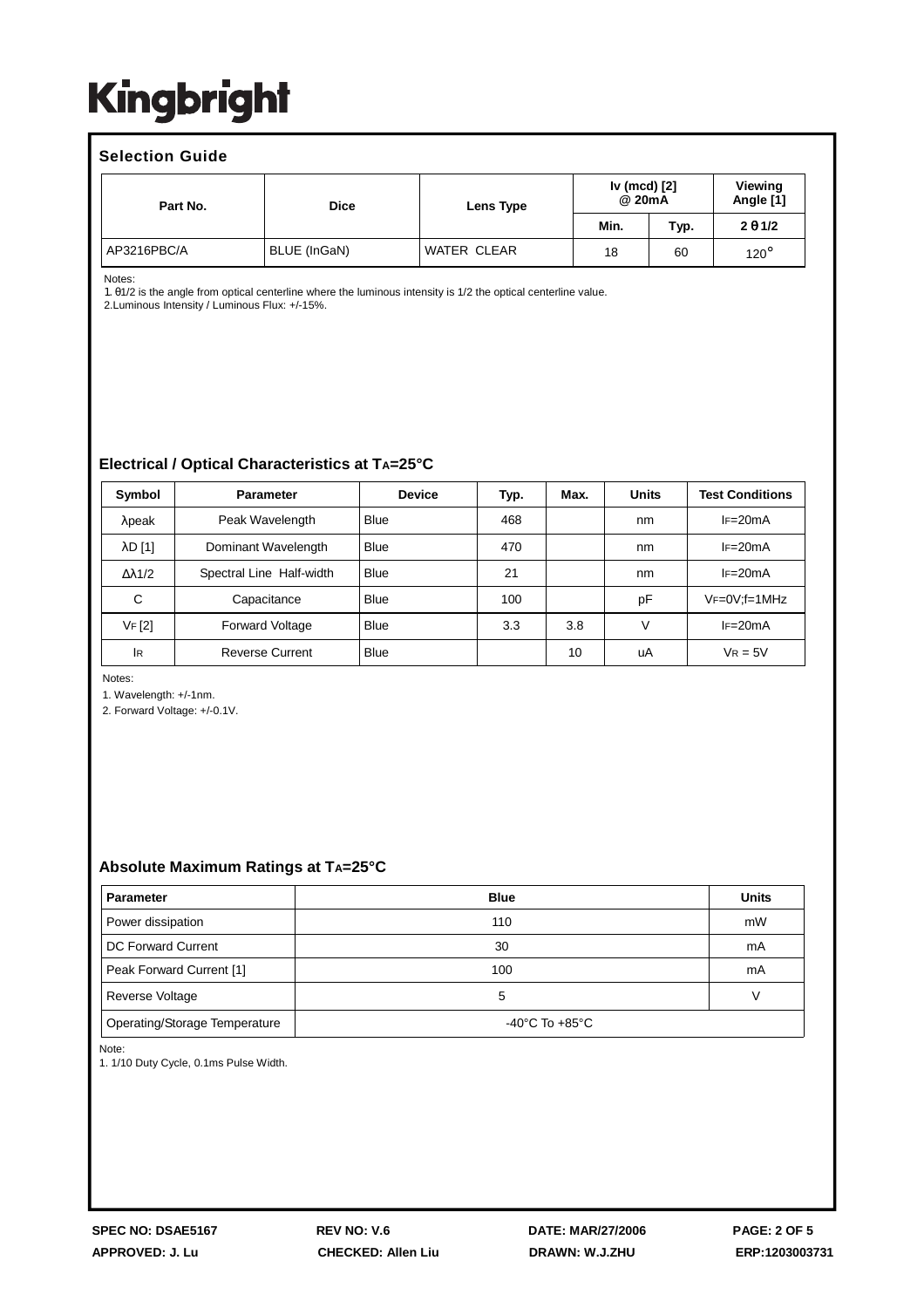

**SPEC NO: DSAE5167 REV NO: V.6 DATE: MAR/27/2006 PAGE: 3 OF 5**

**APPROVED: J. Lu CHECKED: Allen Liu DRAWN: W.J.ZHU ERP:1203003731**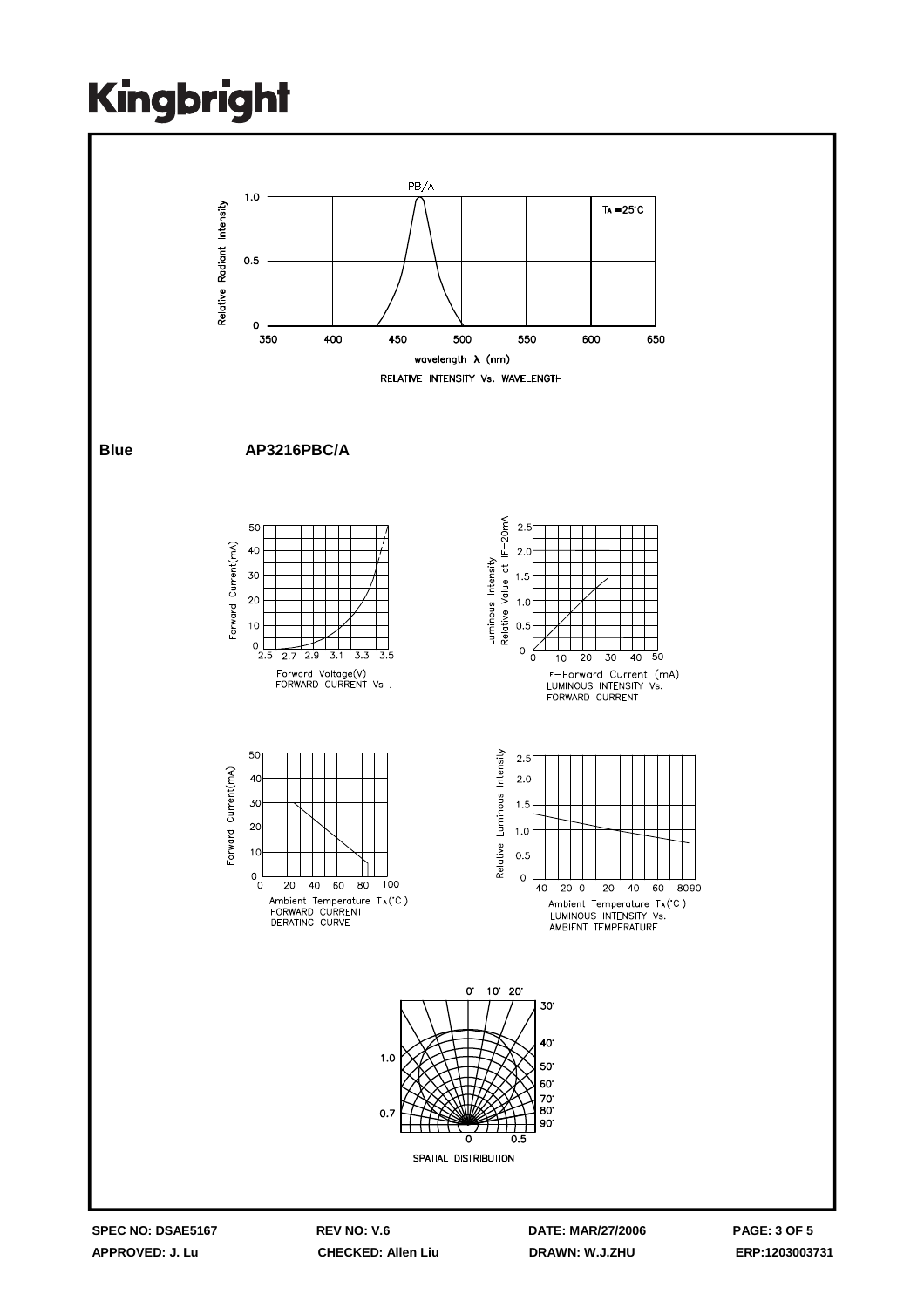

**APPROVED: J. Lu CHECKED: Allen Liu DRAWN: W.J.ZHU ERP:1203003731**